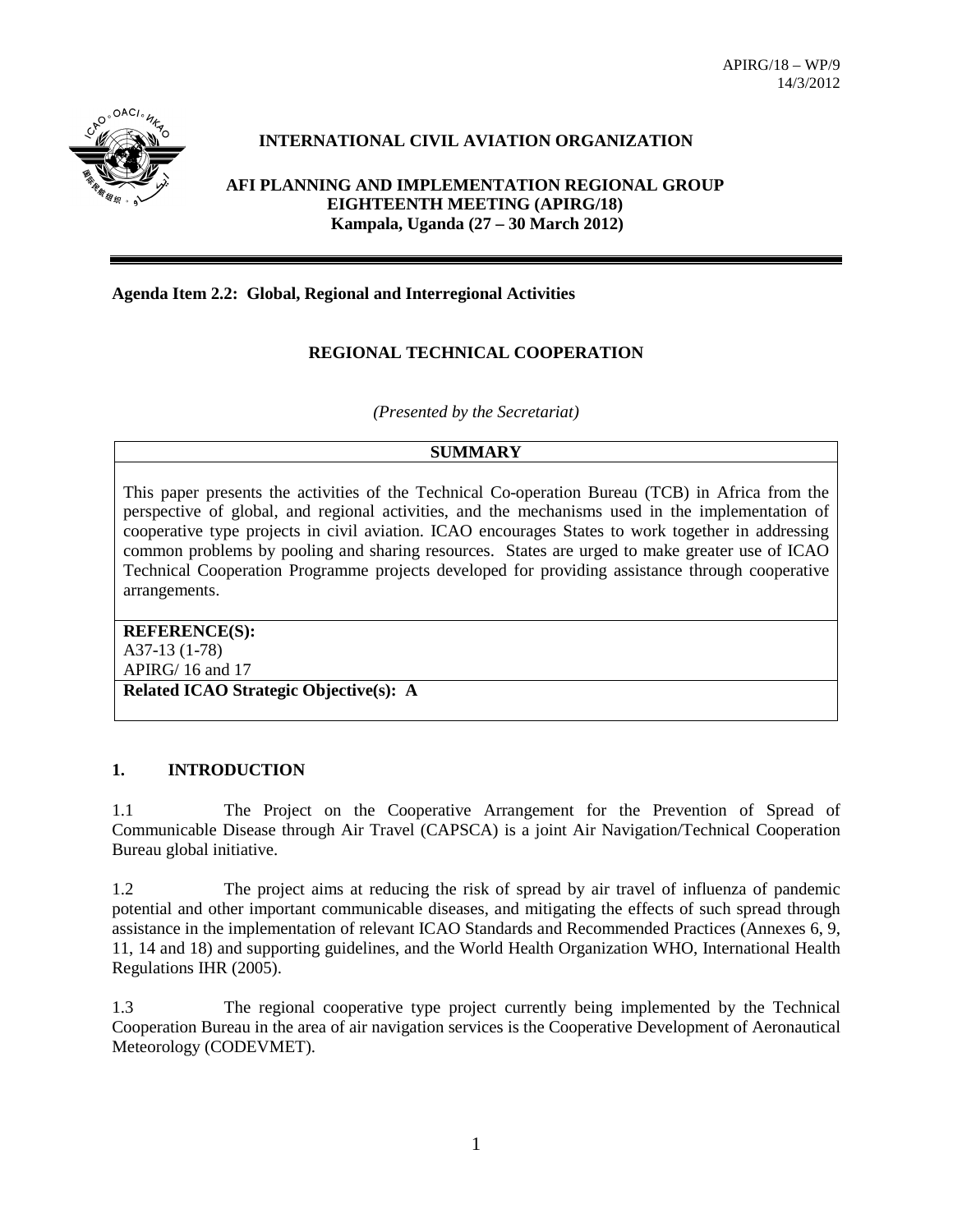1.4 The CODEVMET project is in the second phase of assistance to nine (9) Western and Central African States (Cape Verde, Democratic Republic of Congo, Gambia, Guinea, Guinea-Bissau, Liberia, Nigeria, Sao Tome and Principe and Sierra Leone).

1.5 In the first phase of the project, the aviation meteorology facilities and services in the above mentioned group of States were evaluated, action plans prepared for removal of the identified deficiencies, and sets of recommendations forming guidelines for the medium to long-term (5-10 years) planning and implementation of aviation meteorology services and facilities, developed. A cooperative resource sharing programme document addressing the requirements for removal of the deficiencies and enhancing the capacity of State regulatory authorities in carrying out safety oversight of Aeronautical Meteorological Services has been prepared and constitutes the Phase II project called CODEVMET-WACAF Pilot Project or (CODEVMET-WACAF PP)

1.6 APIRG 17 Conclusion 17/104 a) required States interested in the CODEVMET Project to submit a formal application to the ICAO WACAF office, for enrollment to the project. To date no new applications were received

### **2. DISCUSSION**

## 2.1 *CAPSCA*

2.1.1 Annex 11 (to the Chicago Convention)— *Air Traffic Services* and Annex 14 — *Aerodromes,* Volume I — *Aerodrome Design and Operations* require air traffic services authorities and aerodrome operators to establish contingency planning or aerodrome emergency plans, respectively, for public health emergencies of international concern.

2.1.2 Annex 9 – Facilitation requires a Contracting State to establish a national aviation plan in preparation for an outbreak of a communicable disease posing a public health risk or public health emergency of international concern. Guidance in developing the national aviation plan may be found on the CAPSCA website: www.capsca.org.

2.1.3 Periodic testing of preparedness plans by means of table-top or live exercises involving all relevant stakeholders, especially public health authorities, airports and airlines, are essential.

2.1.4 Visits are organized under the CAPSCA project on request to international airports in participating States, to assist with implementation of ICAO requirements with regard to public health emergencies and training of personnel from the civil aviation, airports and public health authorities, as well as airlines. CAPSCA Guidelines for the State/Airport Assistance Visit are shown at **Appendix** A to this working paper.

2.1.5 It is envisaged that Audit Protocol Questions related to the management of communicable disease in aviation will be included in the Continuous Monitoring Approach (CMA) of the Universal Safety Oversight Audit Programme (USOAP).

2.1.6 The three main challenges facing the CAPSCA project are how to:

- a) involve all necessary stakeholders
- b) secure funding for further work beyond December 2012
- c) obtain relevant expertise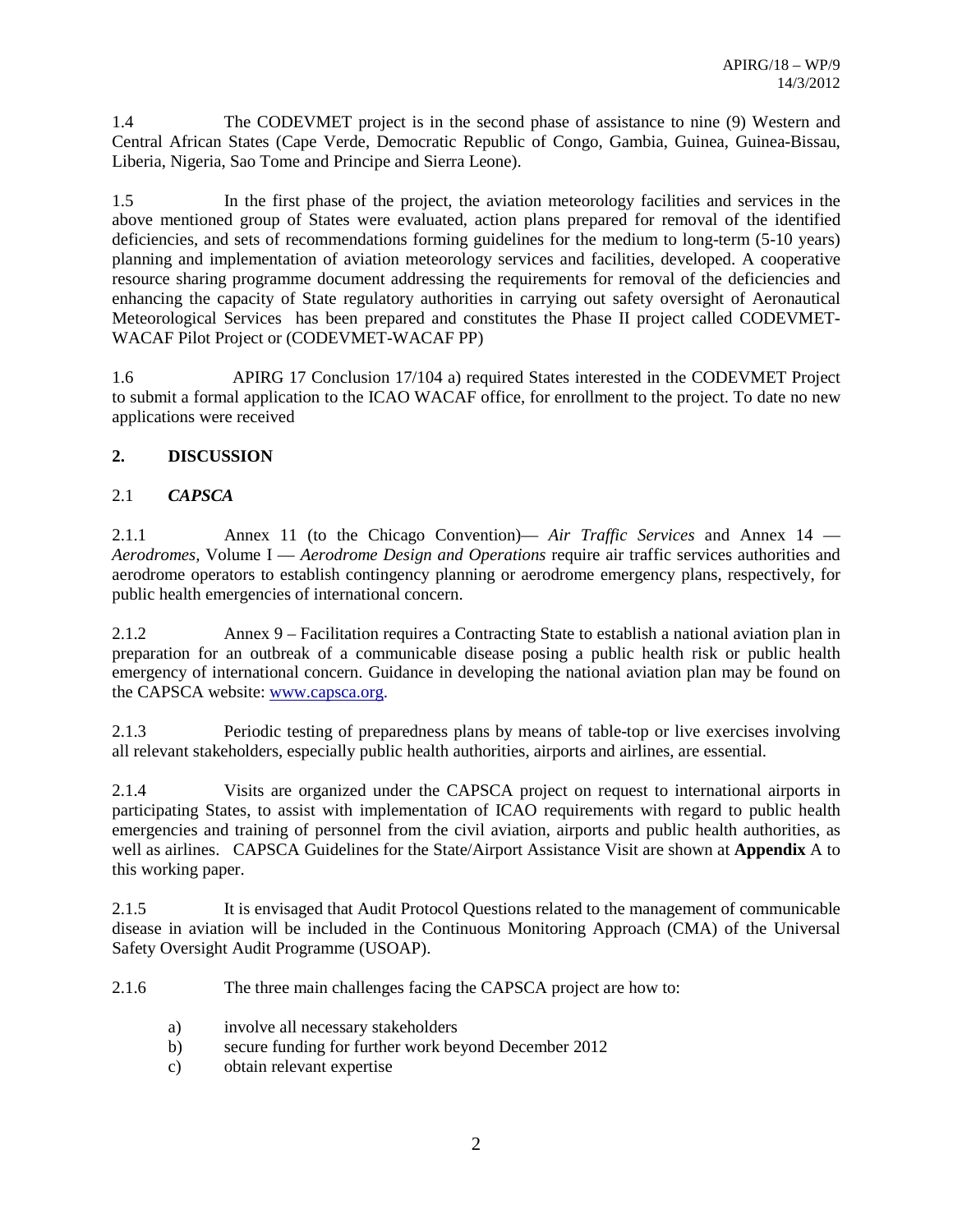2.1.7 In the field of medicine, the traditional role of ICAO and consequently of the State civil aviation regulatory authorities has been the medical certification of pilots and air traffic controllers. State public health departments have equally not been much involved in the aviation sector. The WHO IHR (2005), Annex 1B outlines the core capacity requirements regarding facilities needed to manage public health emergencies, at designated airports, ports and ground crossings.

2.1.8 The combined efforts of ICAO and WHO in developing preparedness planning in aviation under the CAPSCA project has greatly contributed to promoting the involvement of both the public health and the aviation sectors.

2.1.9 To date the main financial support for the CAPSCA Project has been a series of grants from the UN Central Fund for Influenza Action (UNCFIA), a fund administered by the United Nations Development Programme (UNDP). This source of funding is expected to be exhausted by December 2012. Some funding has been provided by States and by international organizations, in cash and in kind. Additional funding is required for the continuity of the CAPSCA project. In the CAPSCA Africa Project it was agreed in October 2010 to apply a temporary waiver on the US \$5000 joining fee, to encourage more African States to join the Project. However, the waiver is likely to be discontinued after December 2012 with the end of the funding from the UNCFIA.

2.1.10 The CAPSCA project organizes regional training events. Several workshops have been organized to provide training in preparedness planning to State aviation and public health authorities as well as other stakeholders. Specific training for Assistance Visit Technical Advisors is also being provided. Two of such workshops for Technical Advisors (one in French and one in English) are scheduled to take place during 2012. The AFI Region needs to have a substantial pool of Technical Advisors who can be mobilized to carry out Assistance Visits.

2.1.11 Desirable Qualifications for CAPSCA State/Airport Assistance Visit Technical Advisors are provided in **Appendix B** to this working paper.

2.1.12 To-date, approximately 70 States have joined the CAPSCA programme worldwide. Of this number, 17 States are in the CAPSCA-Africa project. Thirty six (36) international airports have received assistance visits, of which five (5) are in the AFI Region.

# 2.2 *CODEVMET*

2.2.1 This CODEVMET-WACAF PP was launched on 2 February 2011 during its First Steering Committee Meeting and has an expected duration of 24 months.

2.2.2 The operational activities of the project are expected to start on the recruitment of the Project Coordinator after payment of the first year contribution by States.

2.2.3 A draft amendment to CODEVMET-WACAF-PP is under preparation to redesign the scope of the Project in line with the level of contributions received from participating States that are ready to commence, with the possibility of other States joining when they are ready to contribute.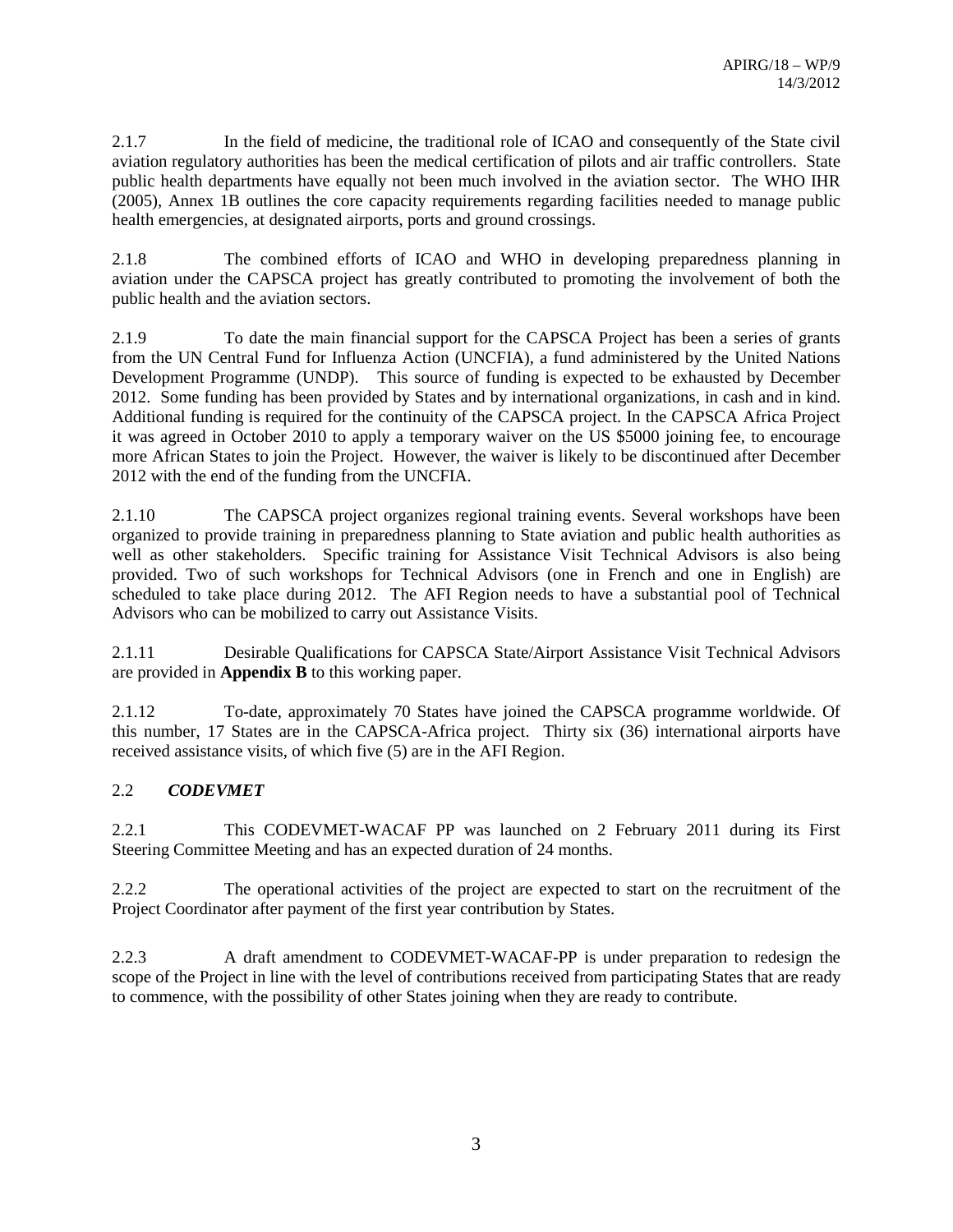2.2.4 In view of the foregoing, the Group may wish to adopt the following Draft Conclusion:

#### **DRAFT CONCLUSION 18/XX: IMPLEMENTATION OF COOPERATIVE TYPE GLOBAL AND REGIONAL PROJECTS**

**That States:**

- **a) include in their Civil Aviation Regulations public health emergency related provisions of ICAO Annexes and guidance material;**
- **b) establish an Aviation Public Health Emergency Plan which is integrated in the National Public Health Emergency Plan;**
- **c) which are not members of the CAPSCA project are encouraged to join, request assistance visits and contribute to the funding of the CAPSCA Project; and**
- **d) nominate candidates to be trained as Technical Advisors.**

#### **3. ACTION BY THE MEETING**

- 3.1 The meeting is invited to:
	- (a) note the information provided in this working paper;
	- (b) agree on the Draft Conclusion as at paragraph 2.2.4 of this working paper.

-----------

4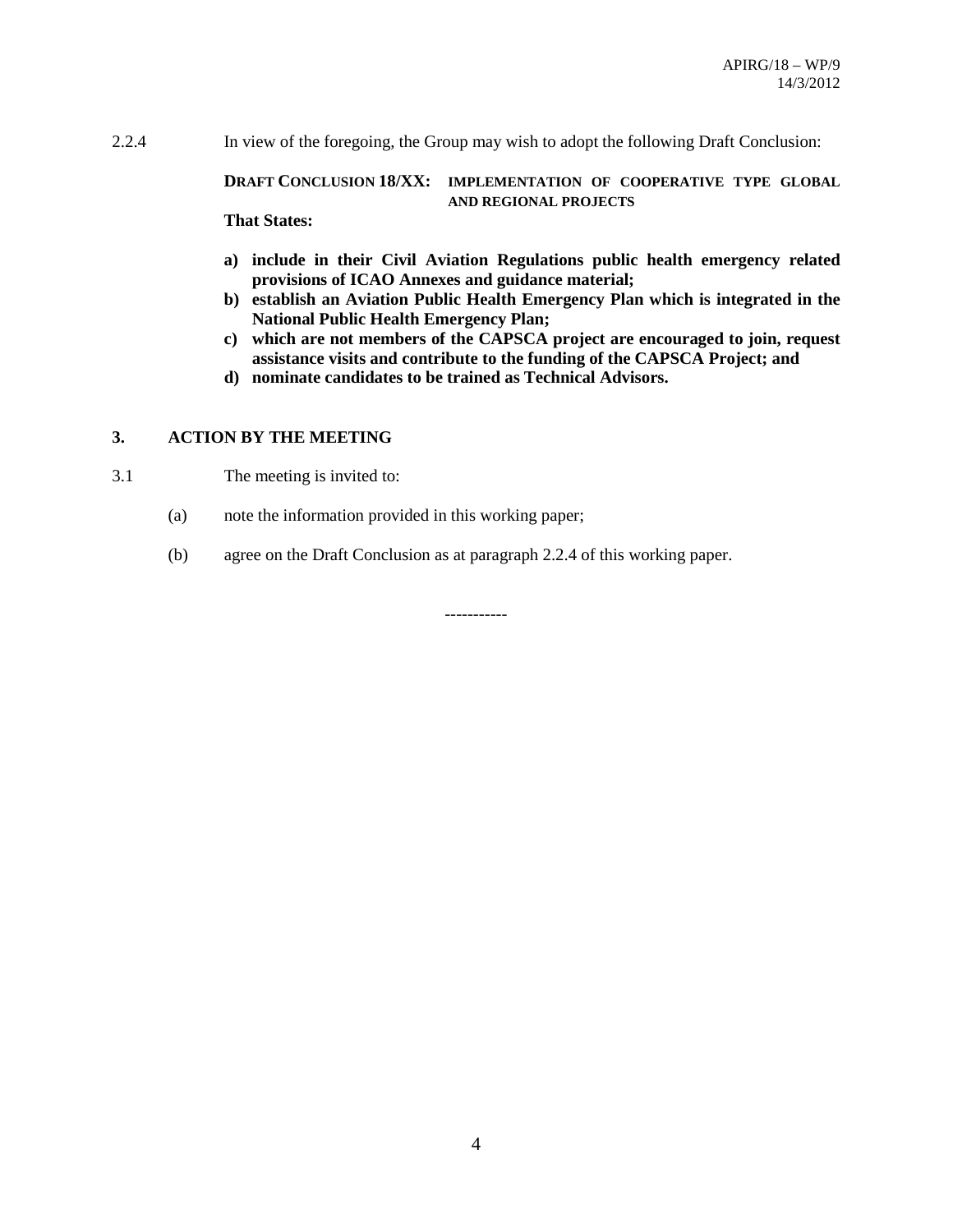

# **INTERNATIONAL CIVIL AVIATION ORGANIZATION**

# **COOPERATIVE ARRANGEMENT FOR THE PREVENTION OF SPREAD OF COMMUNICABLE DISEASE TROUGH AIR TRAVEL (CAPSCA)**

# **STATE AND AIRPORT ASSISTANCE VISIT GUIDELINES**

## **1. Before the Assistance Visit**

1.1 The State Civil Aviation Authority, in consultation with the airport operator, the Public Health Authorities and other stakeholders will request the ICAO Regional Office for an Assistance Visit (AV) and designate a contact point for the visit.

1.2 The ICAO Regional Office will send a letter to the State CAA at least 60 days before the assistance visit attaching the preliminary agenda and the checklist to be used during the assistance visit.

1.3 The assistance visit checklist should be completed and returned by the State to ICAO at least 15 days before the date of the visit.

### **2. Duration of the Assistance Visit**

2.1 The length of the assistance visit to the State will depend on the responses to the AV checklist, the size and the number of airports to be visited. The assistance visit usually covers one international airport per State and typically spans for a period of 2 days.

2.2 The assistance visit includes a training/familiarization session involving all the stakeholders.

# **3. Conduct of the Visit**

a) The assistance visit technical advisors team will meet the relevant stakeholders who typically comprise the CAA representatives, airport operator representatives, airport medical officer, security, customs and immigration, airlines, air navigation services provider (ATS), Public Health representatives, tourism authority, local/regional government;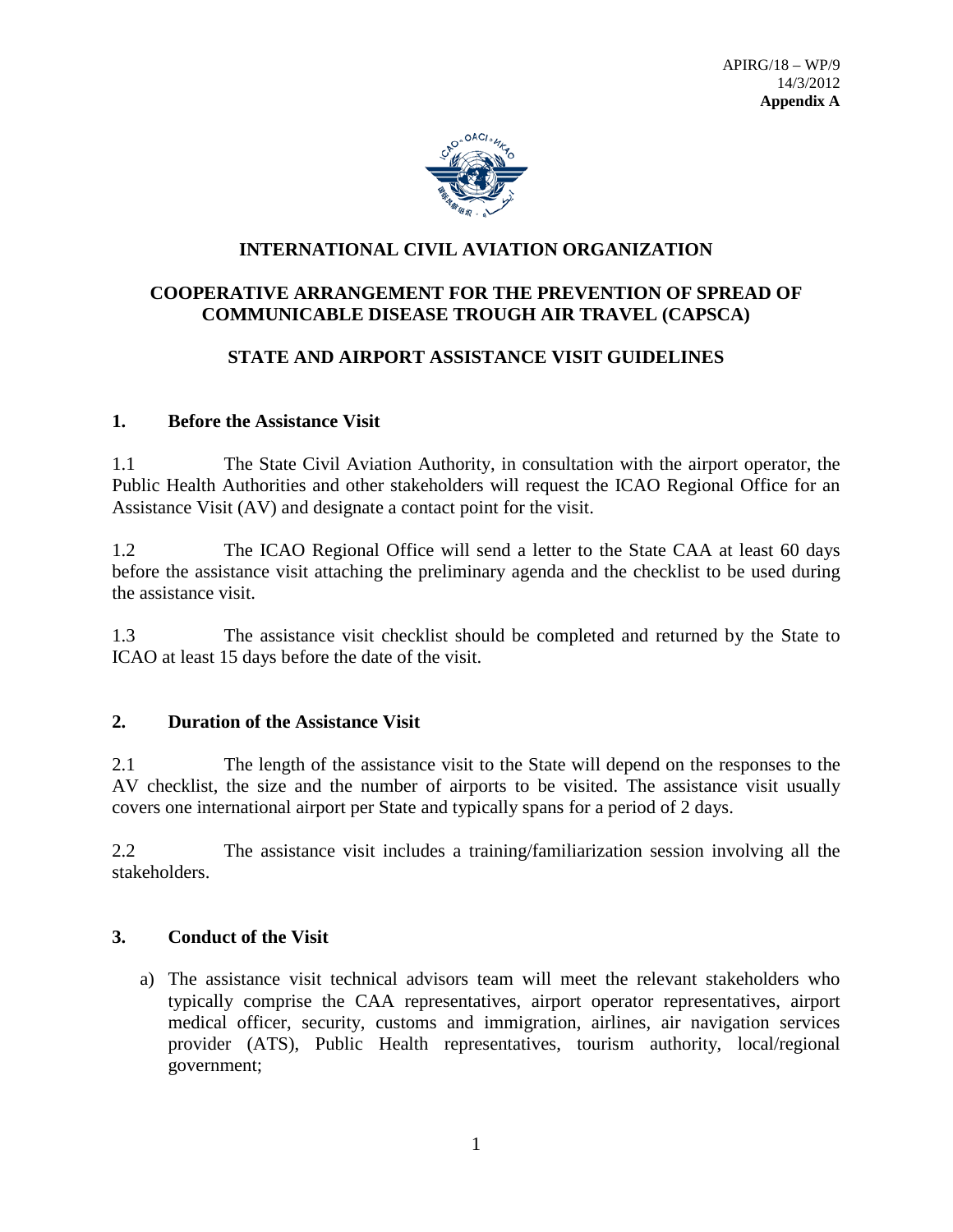- b) The meeting will be conducted by the team leader following a previously discussed agenda with the CAA designated point of contact;
- c) The assistance visit technical advisors team will make a presentation on the results of the previously submitted AV checklist, how the visit will be performed, what areas of the airport will be covered, and what is expected to be achieved after the assistance visit is concluded;
- d) The State Public Health Agency should also make presentations related to the national public health emergency preparedness plan focused on the points of entry - airports;
- e) The CAA should make a presentation of Civil Aviation Regulations covering public health emergency related provisions of ICAO Annexes and guidance material as well as the Aviation Public Health Emergency Preparedness Plan and how it is integrated into the national public health emergency plan;
- f) The airport operator will present their airport public health emergency preparedness plan and how it is included in the airport emergency plan and the Aviation Public Health Emergency Preparedness Plan;
- g) All relevant documentation such as the Airport Emergency Procedures Manual (incorporating the public health emergency plan) and relevant Standard Operating Procedures (SOPs) of all stakeholders including the air navigation services provider, aircraft operators and port health services should be made available to the assistance visit technical advisors team;
- h) Public Health Exercises that have been conducted at the airport can also be presented;
- i) The CAA and the airport operator should schedule a tour of the airport facilities involved in public health emergencies (medical services, ambulances, , designated locations for aircraft, baggage treatment, etc.) to verify the implementation of the airport public health emergency preparedness plan by the AV team;
- j) The airport assistance visit can be carried out for both departing as well as arriving passengers;
- k) A debrief will be conducted after the assistance visit.

## **4. Debriefing**

4.1 This is the most important part of the visit. After the assistance visit is completed, the results are presented to all the stakeholders, including the State Public Health Authorities. A gap analysis will be carried out and suggestions for improving the preparedness plan will be discussed by the assistance visit technical advisors team and the stakeholders.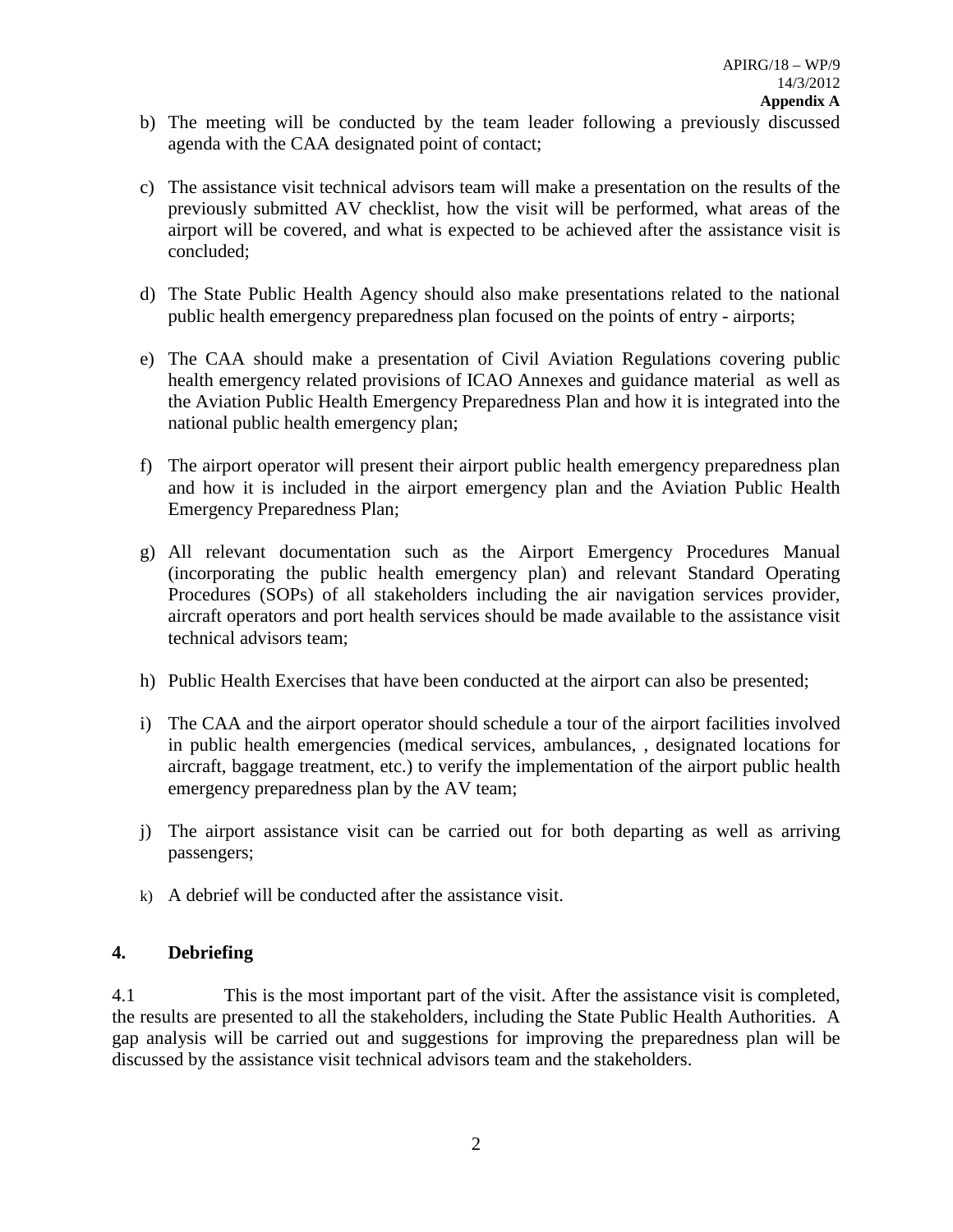# **5. Final Report**

5.1 The results of the assistance visit are provided to the CAA and can only be made public by them. The final report contains the description of the State and airport assistance visit. This will usually comprise but not be limited to the following:

- $\checkmark$  documentation exchanged with the CAA authorities;
- $\checkmark$  AV Checklist responses by the CAA and stakeholders;
- $\checkmark$  list of attendees;
- $\checkmark$  agenda;
- $\checkmark$  presentations made at the assistance visit meeting;
- $\checkmark$  issues discussed during the assistance visit meeting prior to the airport visit
- $\checkmark$  list of findings by the assistance visit team;
- $\checkmark$  recommended actions, with target completion dates;
- $\checkmark$  any other issues raised by the stakeholders.

5.2 The Assistance Visit Report template including the checklist is available for download on the CAPSCA web site at: [www.capsca.org.](http://www.capsca.org/)

----------